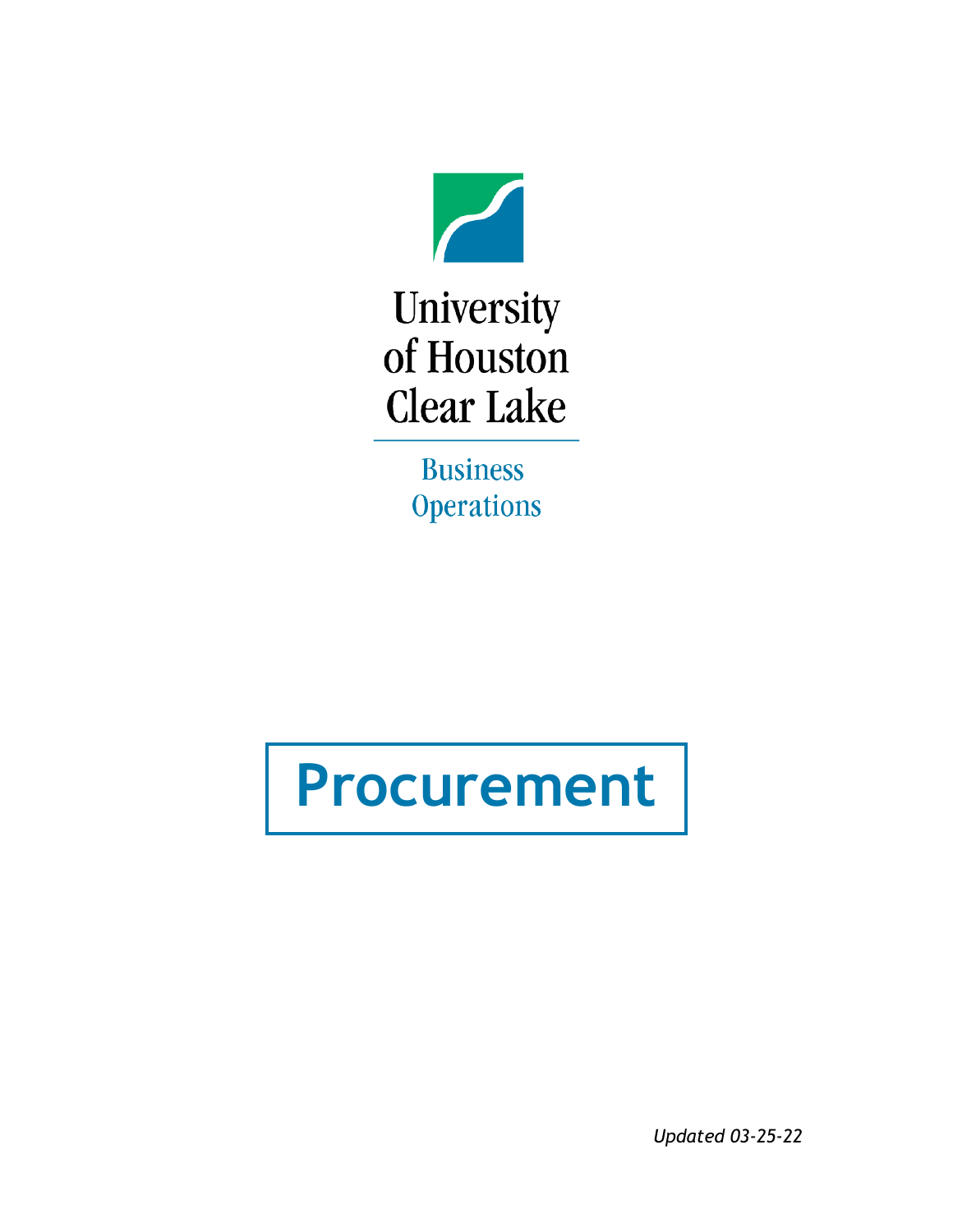### **TABLE OF CONTENTS**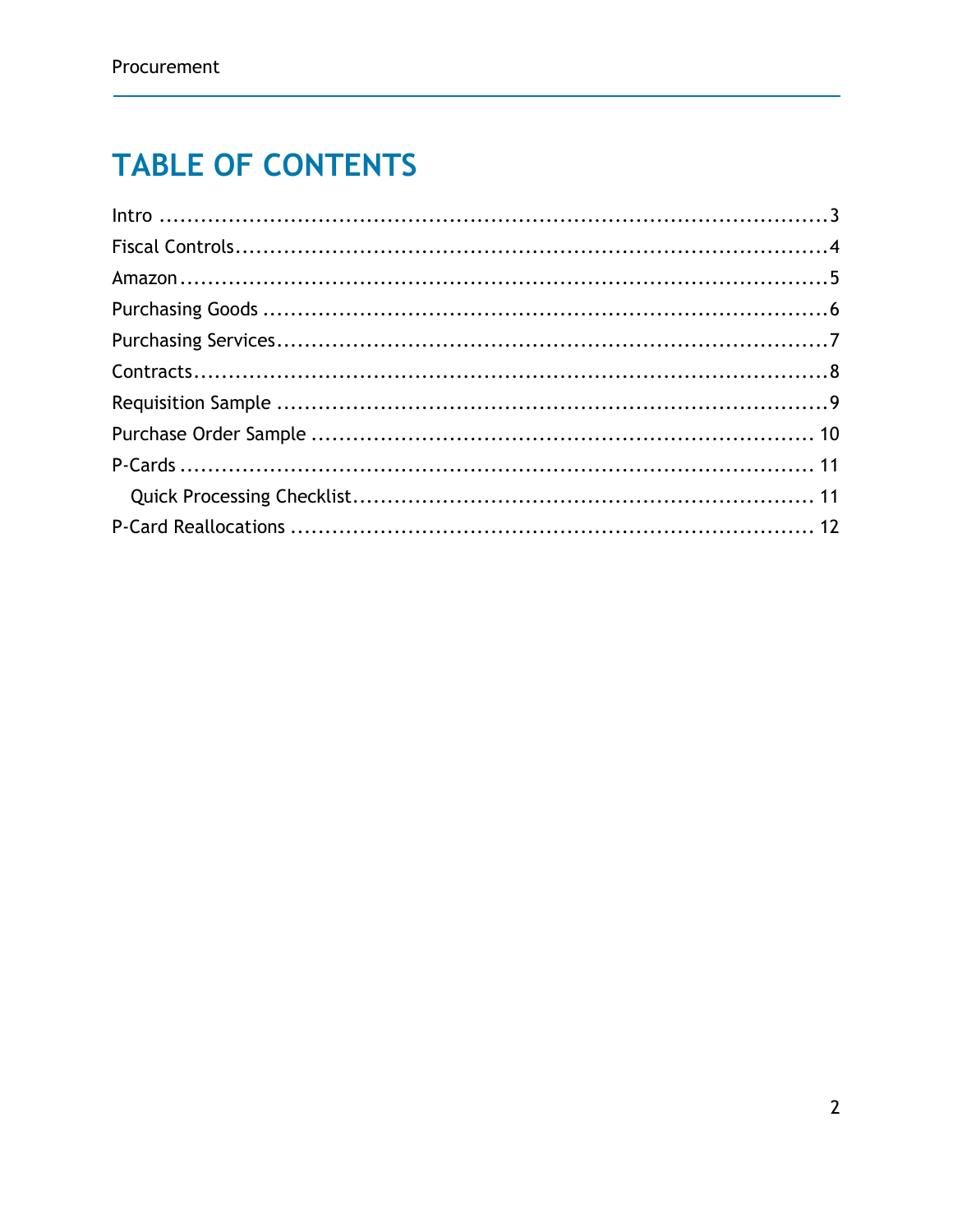### <span id="page-2-0"></span>**INTRO**

The Business Operations unit provides an array of support services for the procurement of goods and contract services, including:

- Guidance on procurement processes & management
- Supplier relationship management
- "HUB" Historically Underutilized Business program use
- P-Card administration
- Contract review and completion
- RFI/RFP/RFQ solicitation support
- Vendor negotiation
- Identification of UHCL-wide contract opportunities

We are focused on these TOP 6 themes:

- *Customer satisfaction* we delight you!
- *Cost control* we find best-in-class value!
- *Ethical supplier relationships* we have fair and above-board, long-term relationships!
- *Compliance*  we meet local, state and federal standards!
- *Environment*  we contribute to an environmentally friendly & sustainable environment!
- *Quality* we represent world-class services by staying current in industry practices

We will ask for your feedback… and hear you:

• Annual surveys - yes, this will be a new activity!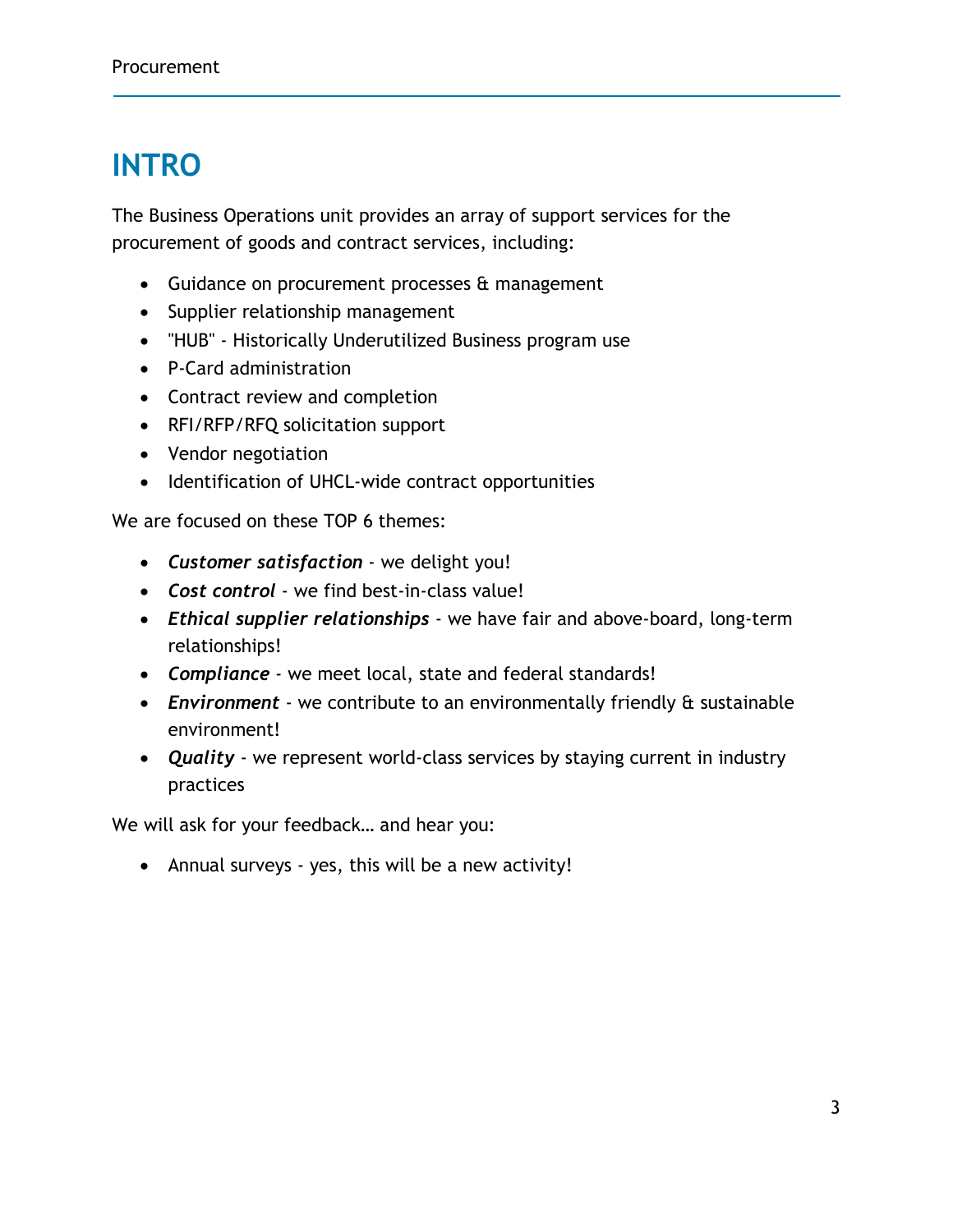### <span id="page-3-0"></span>**FISCAL CONTROLS**

#### **What if my delivered order is incomplete or defective?**

**If incomplete…** If the Department receives only some of the goods and they are in good working order, or some of the goods are on back-order: **Then…** Accounts Payable would *not pay the full invoice*. **If damaged…** If the Department receives all or any portion of the order that is damaged: **Then…** Accounts Payable would *not pay the full invoice*. **Receiving Dock and Your Task…** Receiving Dock notifies Accounts Payable of partial or damaged condition via receiving report, or

Purchasing Department notifies Accounts Payable of partial or damaged condition upon receipt of goods directly to the Department by noting partial amount or damages, then signing receiving report. The report is uploaded to the Purchase Order.

If there are *ongoing issues* with vendor performance and/or quality then the Department should not use the vendor in the future, and *seek guidance from Procurement* about alternate vendors.



#### **Please note:**

If you are dissatisfied with vendor performance within 30 days (30-day UHCL contract cancellation clause is standard), or beyond for performance breach, **please contact procurement** for potential termination letters!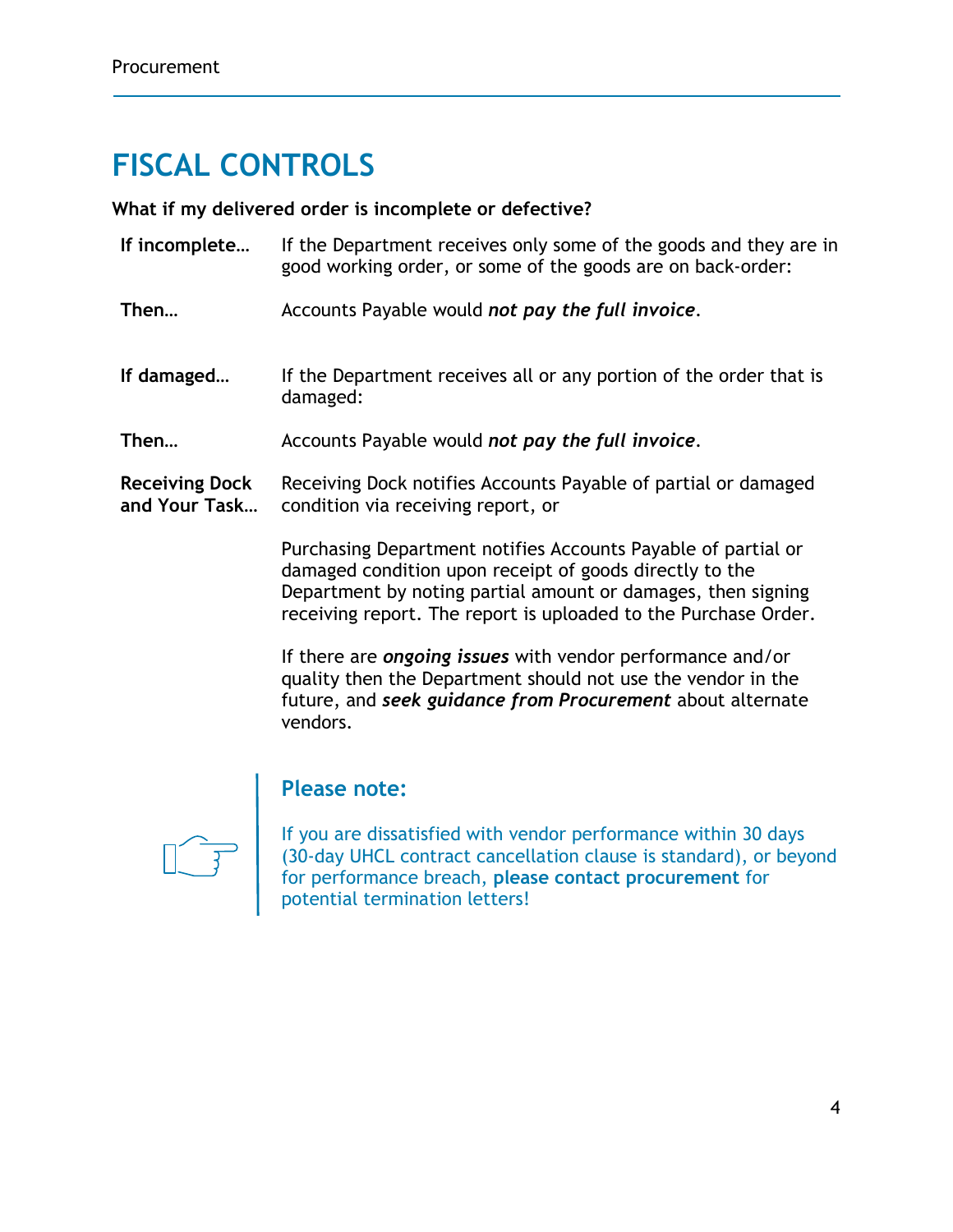### <span id="page-4-0"></span>**AMAZON**

#### **UHCL has a Business Account with Amazon. Here is what you should know:**

- You need a University email address and P-card for an account.
- Purchases for business use are tax-exempt.
- Free shipping on eligible orders.
- No Business Prime membership fees.
- More items are available on Business Prime, pricing is lower.

#### **Please note the following:**

- **» \$15,000** All purchase requisitions for >\$15,000 must provide a procurement method under Texas statute [Title 34, Part I, Chapter 20, Subchapter C, Division 2, Rule §20.206]. Examples include sole-source justification, RFP process, Cooperatives, e.g.
- **» OIT PRE-APPROVALS** All computer purchases and software and any related hardware and peripherals must be approved by the Office of Information Technology *before* purchase.
	- o Computers, desktops, laptops, and tablets, and software **may not be purchased via p-card**.
	- $\circ$  Computer related means any item connected to the UHCL network, such as wireless keyboards, mice and cabling, etc.
	- o This OIT category includes audio-visual equipment such as televisions and any related AV technology. These items must be approved by the Office of Information Technology before purchase **these items may not be purchased via p-card**.
- **» GRANTS** All purchases using grant funds require Office of Sponsored Programs (OSP) approval. If grant dollars are intended to cover the cost of an IT item (see above) then it must also be approved by the Office of Information Technology and **may not be purchased via p-card**.
- **» TAGGING ASSETS** All controlled assets, such as TVs and cameras, must be tagged. Please contact 281-283-2140 for assistance.
- **» UHCL ASSET TAGGING** All items purchased for \$5000 or more must be tagged as UHCL property. Please contact 281-283-2140 for assistance.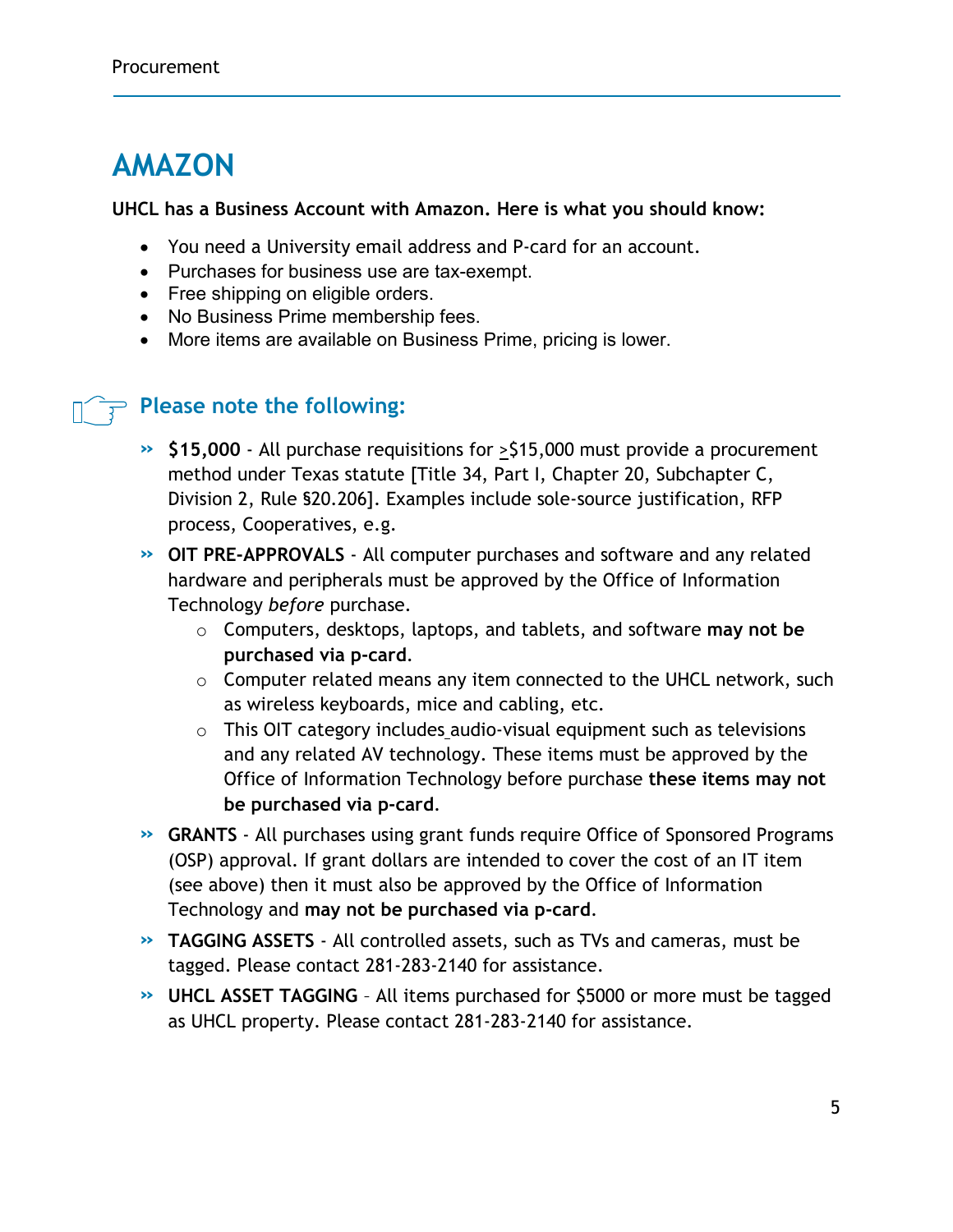## <span id="page-5-0"></span>**PURCHASING GOODS\***

| <b>Funding Sources</b>      |                        | <b>Procurement</b><br><b>Process</b> | <b>Solicitation Process</b> | <b>Approval Level</b> |
|-----------------------------|------------------------|--------------------------------------|-----------------------------|-----------------------|
| <b>Federal</b>              | State/Local            |                                      |                             |                       |
| $$0 - $4,999.99$            | \$0 - \$5,000.00       | P-card/voucher                       | None                        | Department            |
| $$5,000 -$<br>\$9,999.99    | \$5,000 - \$14,999.99  | Requisition                          | None                        | Department            |
| $$10,000 -$<br>\$249,999.99 | \$15,000 - \$24,999.99 | Requisition                          | informal; 2 must be<br>HUB. | Department            |
| \$250,000                   | $>$ \$25,000.00        | Requisition                          | Formal; 2 must be HUB.      | Department            |
| >\$1 Million                | >\$1 Million           | <b>BOR Approval</b>                  | UHS manages                 | <b>BOR Approval</b>   |

*\* Services are purchased by contract, approved by UHS; see next section.*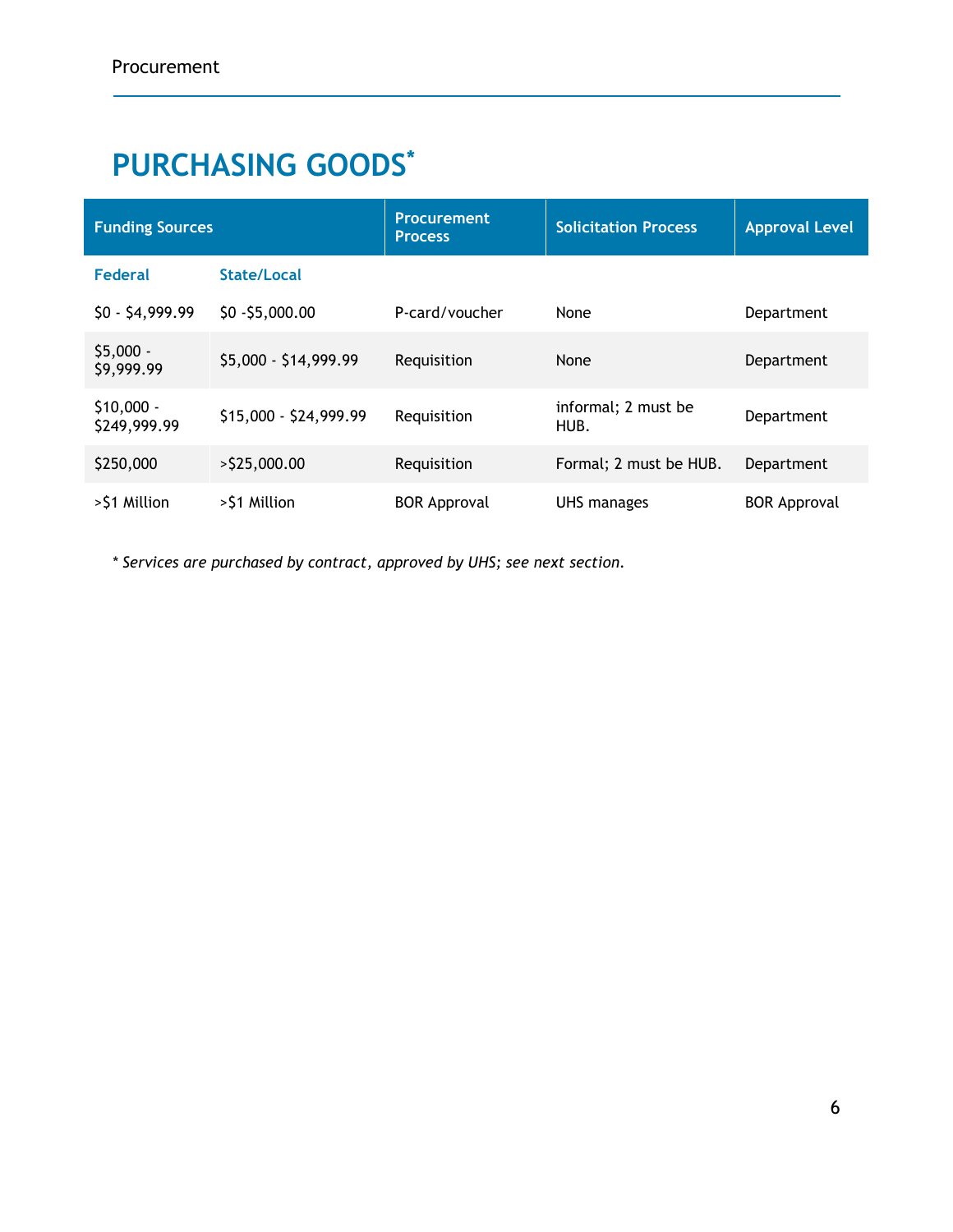## <span id="page-6-0"></span>**PURCHASING SERVICES**

| <b>Funding Sources</b>      |                           | <b>Procurement</b><br><b>Process</b> | <b>Bids</b>                | <b>Solicitation</b> | <b>Signature</b><br><b>Authority</b> | <b>Requires Legal</b><br><b>Review</b> |
|-----------------------------|---------------------------|--------------------------------------|----------------------------|---------------------|--------------------------------------|----------------------------------------|
| <b>Federal</b>              | <b>State/Local Range</b>  |                                      |                            |                     |                                      |                                        |
| $$0 -$<br>4,999.99          | \$0 - \$5,000.00          | Requisition                          | None                       | None                | VP/President<br><b>FMC AVP</b>       | No, unless<br>revisions                |
| \$5000 -<br>\$9,999.99      | \$5,000 - \$14,999.99     | Requisition                          | None                       | None                | VP/President<br><b>FMC AVP</b>       | No, unless<br>revisions                |
| $$10,000 -$<br>\$249,999.99 | \$15,000 - \$24,999.99    | Requisition                          | Informal; 2<br>must be HUB | None                | VP/President<br><b>FMC AVP</b>       | No, unless<br>revisions                |
| \$250,000.00                | \$25,000.00 - \$50,000.00 | Requisition                          | Formal                     | Formal              | VP/President<br><b>FMC AVP</b>       | No, unless<br>revisions                |
|                             | $>$ \$50,000.00           | Requisition                          | Formal                     | Formal              | VP/President<br><b>FMC AVP</b>       | Yes                                    |
|                             | >100,000.00 Construction  | Requisition                          | Formal                     | Formal              | VP/President                         | Yes                                    |
|                             | $>$ \$300,000.00          | Requisition                          | Formal                     | Formal              | Vice<br>Chancellor                   | Yes                                    |
|                             | $>$ \$500,000.00          | Requisition                          | Formal                     | Formal              | Chancellor                           | Yes                                    |
| >\$1 Million                | >\$1 Million              | <b>BOR Approval</b>                  | <b>UHS manages</b>         | UHS manages         | <b>BOR</b>                           | Yes                                    |

Vendors may present **informal bids** via email, fax, or phone.

<span id="page-6-1"></span>When **formal bids** are received, however, they are published on the state's Electronic State Business Daily website. They are evaluated by a UHCL committee to determine the one(s) with the best value to the University.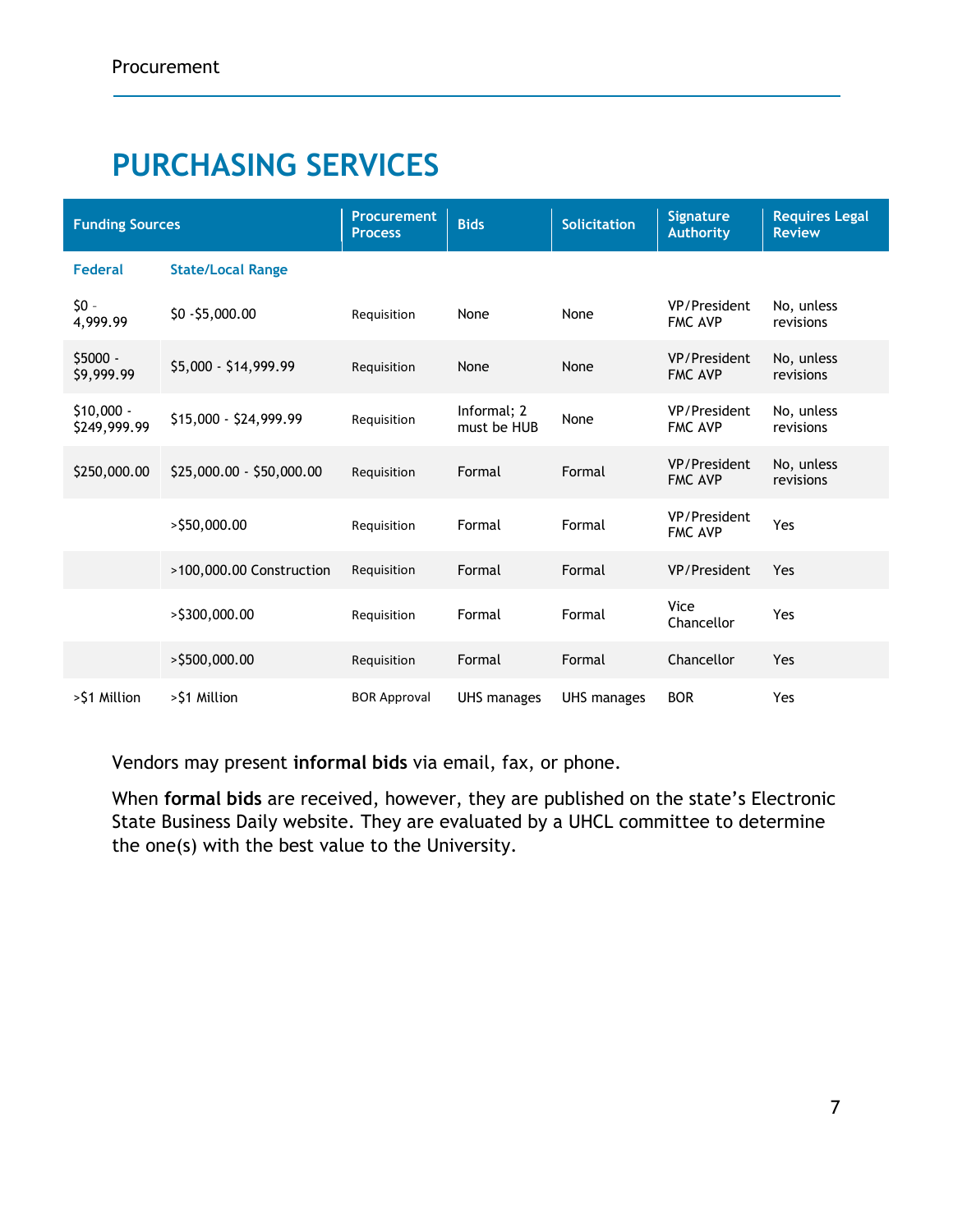### **CONTRACTS**

Contracts are required for the purchase of any services. There are two types.

If your supplier will neither sign a UHCL standard contract nor a UHCL contract addendum then *their* non-standard contract must be reviewed and approved by legal before any services can be provided.

Departments must include a vendor quote/proposal along with their requisition as documentation for goods purchases. The purchase order is then created within procurement based on the requisition.

#### **UHCL Standard Contracts**

- Standard contracts are either a UHCL **Standard Purchasing Agreement (SPA)** OR a non-standard vendor purchasing agreement WITH a UHCL **Standard Contact Addendum (SCA)**.
- **Legal review and approval is required:** 
	- o Standard contracts for >50,000
	- o Construction contracts for >\$100,000
	- o Any contracts with vendor red-lining or modifications
- **No legal review is required:** 
	- o Standard contracts for <\$50,000
	- o Construction contracts for <\$100,000
- **Contracts submitted to UHS require the following or they will be rejected:**
	- o OCA coversheet
	- o Agreement
	- o Proposal/quote
	- o Certificate of Insurance
	- $\circ$  SCA (if applicable)

The procurement department forwards any agreement that must be sent to the Office of Contract Administration (OCA) for review/approval.

Once the approved contract is received back from OCA, Procurement will notify the department; you will then create a requisition and obtain appropriate signatures.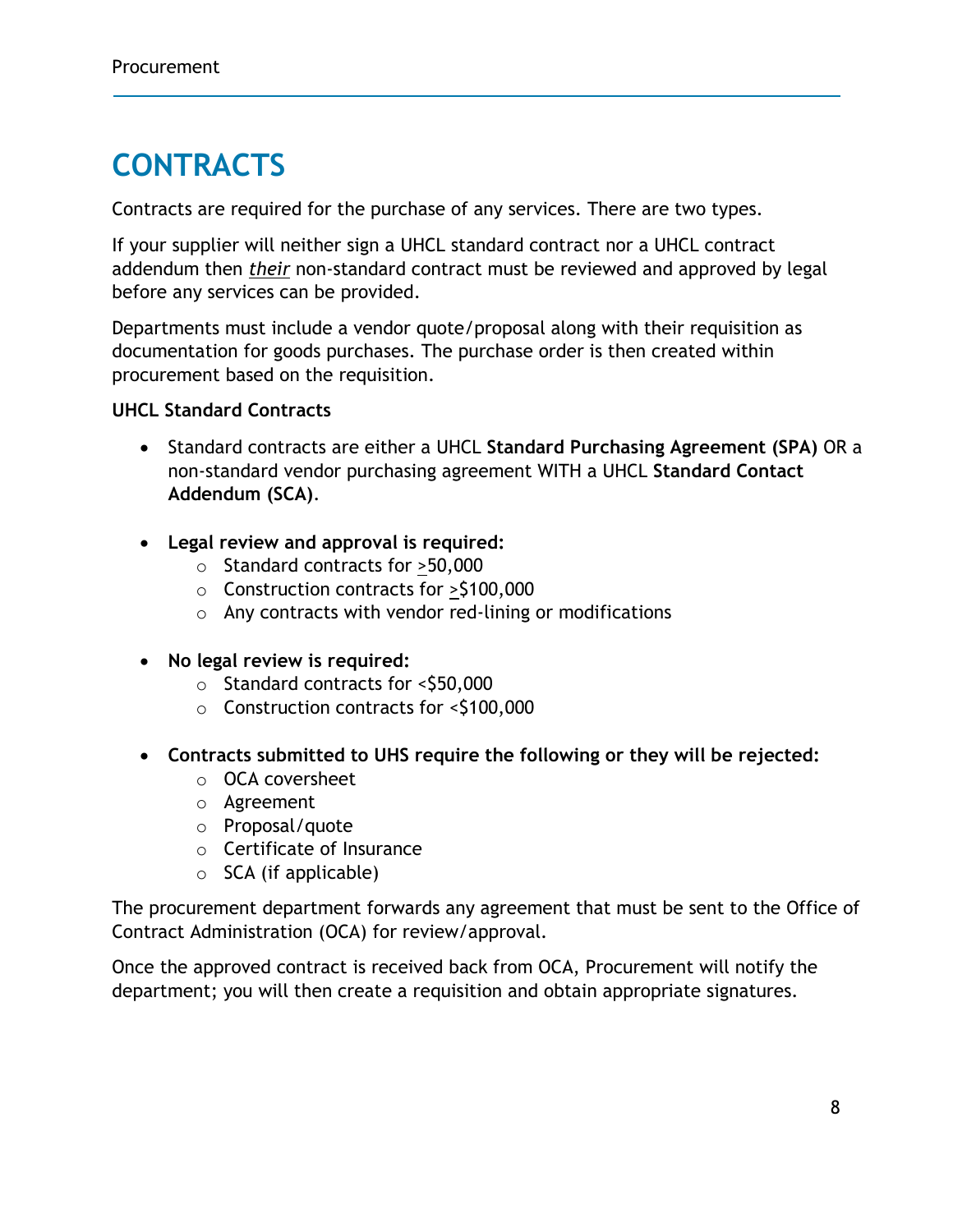#### <span id="page-8-0"></span>**REQUISITION SAMPLE**

Please find a sample blank Requisition form below. The form is used as a means of obtaining internal pre-approval for a purchase.

#### **Requisition Coversheet Requisition #** Business Unit:<br>Dept. Name: Requestor:<br>Requestor Ph #: Address: Vendor ID: Name: Address: Phone: Fax: **Gross Amount: Budget Check:** Line# Dept ID Program Project **Budget Ref** Amount Due Dat Fund Line# Category Description Quantity **UOM**  $Price$ **Ext. Amount**

| Signature: | Date: |  |
|------------|-------|--|
|            |       |  |

Date:

Prepared By:

Comments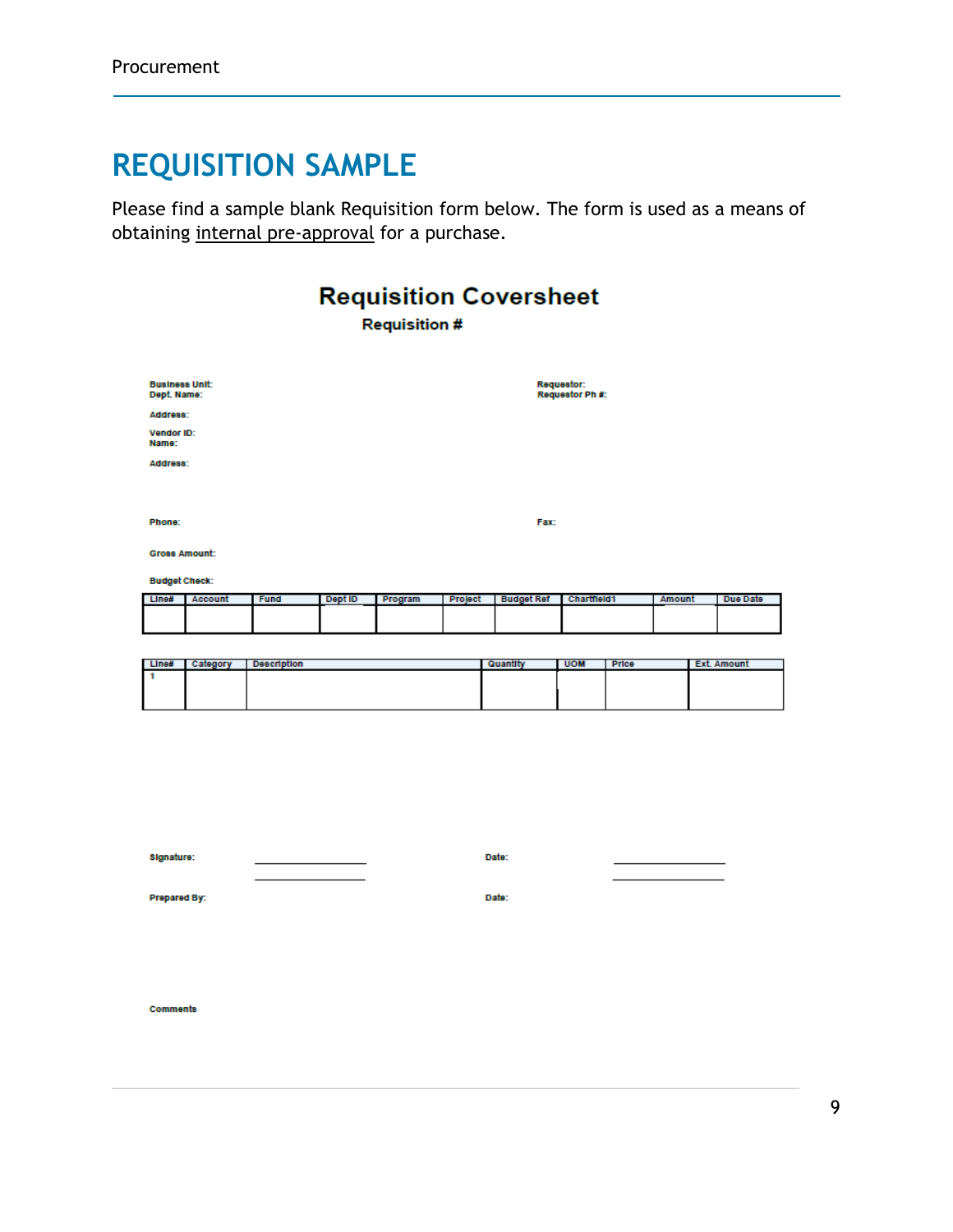#### <span id="page-9-0"></span>PURCHASE ORDER SAMPLE

Please find a blank Purchase Order form below. Purchase orders are externally facing documents that describe purchase details for the vendor.

**PURCHASE ORDER** 

| Univ. of Houston - Clear Lake                                                            |      |          | <b>Purchase Order</b>                 |         |                 | <b>Date</b>          | Revision                                                                                                                     | Page                |          |          |
|------------------------------------------------------------------------------------------|------|----------|---------------------------------------|---------|-----------------|----------------------|------------------------------------------------------------------------------------------------------------------------------|---------------------|----------|----------|
| PHONE: (281)283-2150<br>(281) 283-2156<br>FAX:<br>2700 BAY AREA BLVD<br>HOUSTON TX 77058 |      |          | <b>Payment Terms</b><br><b>Net 30</b> |         |                 | <b>Freight Terms</b> |                                                                                                                              | Ship Via            |          |          |
|                                                                                          |      |          |                                       |         |                 |                      |                                                                                                                              | <b>Fiscal year</b>  |          |          |
| <b>USA</b>                                                                               |      |          |                                       |         | Ship To:        |                      |                                                                                                                              |                     |          |          |
|                                                                                          |      |          |                                       |         | Bill To:        | <b>USA</b>           | UNIVERSITY OF HOUSTON-CLEAR LAKE<br>ATTN: ACCOUNTS PAYABLE, MAIL CODE 105<br>2700 BAY AREA BLVD<br><b>HOUSTON, TX. 77058</b> |                     |          |          |
| Vendor:                                                                                  |      | PO Type: |                                       |         |                 |                      |                                                                                                                              |                     |          |          |
| Fax:                                                                                     |      | Phone:   |                                       |         | Contact:        |                      |                                                                                                                              |                     |          |          |
| Account                                                                                  | Fund |          | Dept ID Program                       | Project | <b>Bdgt Ref</b> | Chartfield           | Dist Amt                                                                                                                     |                     | Location | PO ID    |
| Line-achd                                                                                | Item |          | Description                           |         | Quanity         | <b>UOM</b>           | <b>PO Price</b>                                                                                                              | <b>Extended Amt</b> |          | Due Date |

**Total PO Amount** 

| STATE SALES TAX EXEMPTION CERTIFICATE: Procurement process is authorized by Education Code 51,9335.<br>The undersigned claims an exemption from taxes under Chapter 20, Title 122A Revised Civil Statutes of Texas for purchase of<br>tangible personal property described in this numbered order, purchase from contractor and/or shipper listed above, as this<br>property is being secured for the exclusive use of the State of Texas. | File Copy |
|--------------------------------------------------------------------------------------------------------------------------------------------------------------------------------------------------------------------------------------------------------------------------------------------------------------------------------------------------------------------------------------------------------------------------------------------|-----------|
| Univ. of Houston - Clear Lake, IS AN FOUAL OPPORTUNITY/AFFIRMATIVE ACTION EMPLOYER.                                                                                                                                                                                                                                                                                                                                                        |           |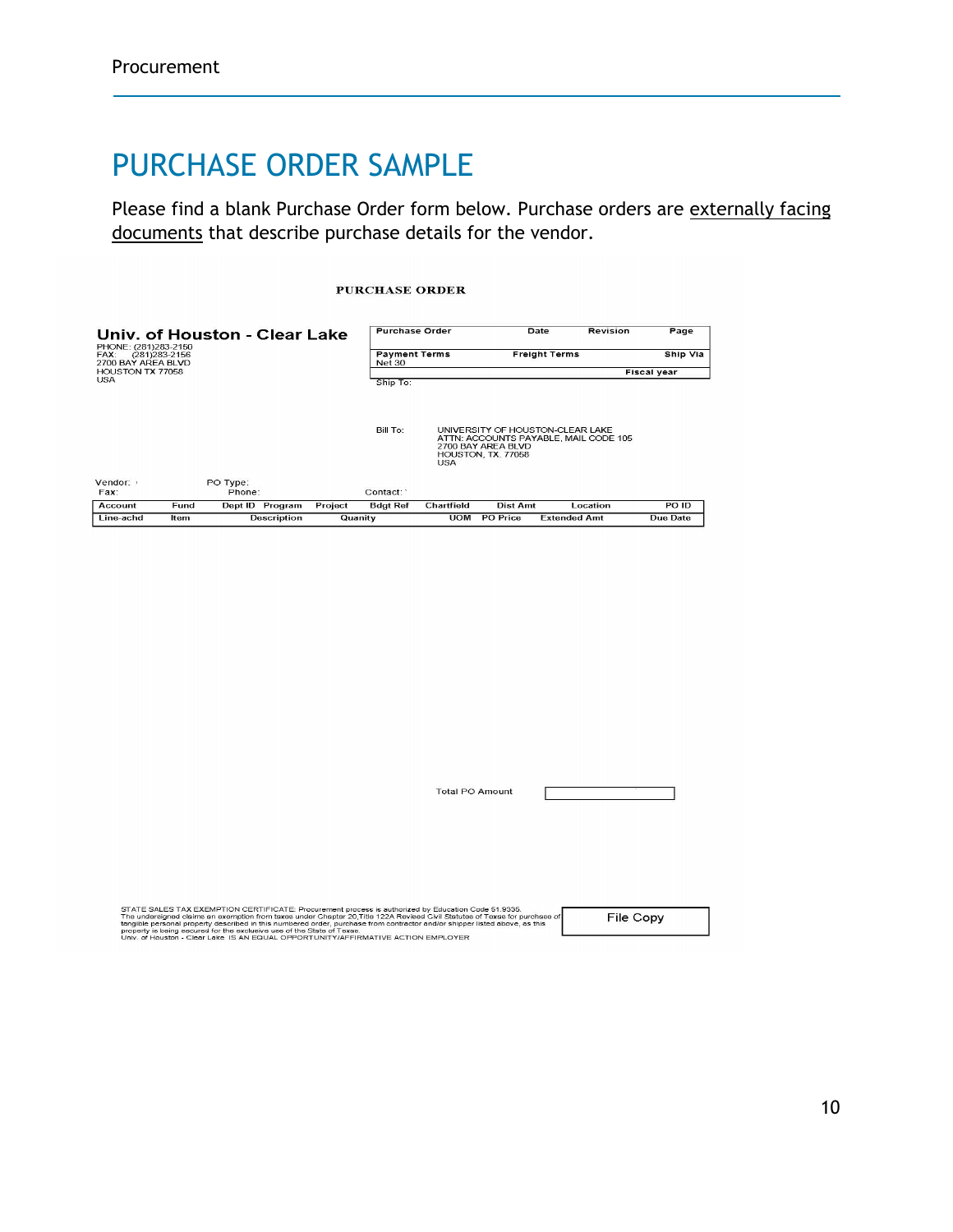#### <span id="page-10-0"></span>P-CARD**S**

The P-Card is an alternate purchasing method for low-ticket items, however, purchases made using this vehicle must still comply with all University compliance and internal control rules and guidelines discussed in this material and the documentation referenced below.



**Note: Please request a Tax Exemption letter from Procurement before making P-Card purchases.**

More information can be found on the **[P-card](https://www.uhcl.edu/about/administrative-offices/procurement-contracts/documents/03-cardholder-user-guide2-2022.pdf) guide**.

#### <span id="page-10-1"></span>**Quick Processing Checklist**

- □ Correct **[reporting cycle dates](https://www.uhcl.edu/about/administrative-offices/procurement-contracts/p-card)** on transaction log & expense report
- $\Box$  Clear expense description and benefits statement
- $\Box$  Receipts for every transaction scanned in GCMS expense report order
- $\square$  Scanned documentation oriented correctly
- □ Pre-Approvals:
	- □ Transactions over \$500 (**[vendor hold status](https://mycpa.cpa.state.tx.us/coa/search.do?userType=public)**)
	- □ Advertising (**[HumanResources@uhcl.edu](mailto:HumanResources@uhcl.edu)** for employment ad,

**[BrandGuide@uhcl.edu](mailto:BrandGuide@uhcl.edu)** for all other) Also upload ad as backup.

- □ Computer related items (OIT @ **[SupportCenter@uhcl.edu](mailto:SupportCenter@uhcl.edu)**)
- □ Food Service Waiver Request Form (**[UHCLProcurement@uhcl.edu](mailto:UHCLProcurement@uhcl.edu)**)
- □ Gift Card Request Form (**[AccountsPayable@uhcl.edu](mailto:AccountsPayable@uhcl.edu)**)
- □ Grant Funds (**[Office of Sponsored Programs](mailto:SponsoredPrograms@uhcl.edu)**)
- □ Promotional Items (**[BrandGuide@uhcl.edu](mailto:BrandGuide@uhcl.edu)**)
- □ **[Account code restrictions](https://uh.edu/finance/Doc_Ref/Food%20and%20Entertainment%20Related%20Accounts.pdf)** (Check with your CBA/DBA) for assistance.
- $\Box$  Print name & sign transaction log & expense report.